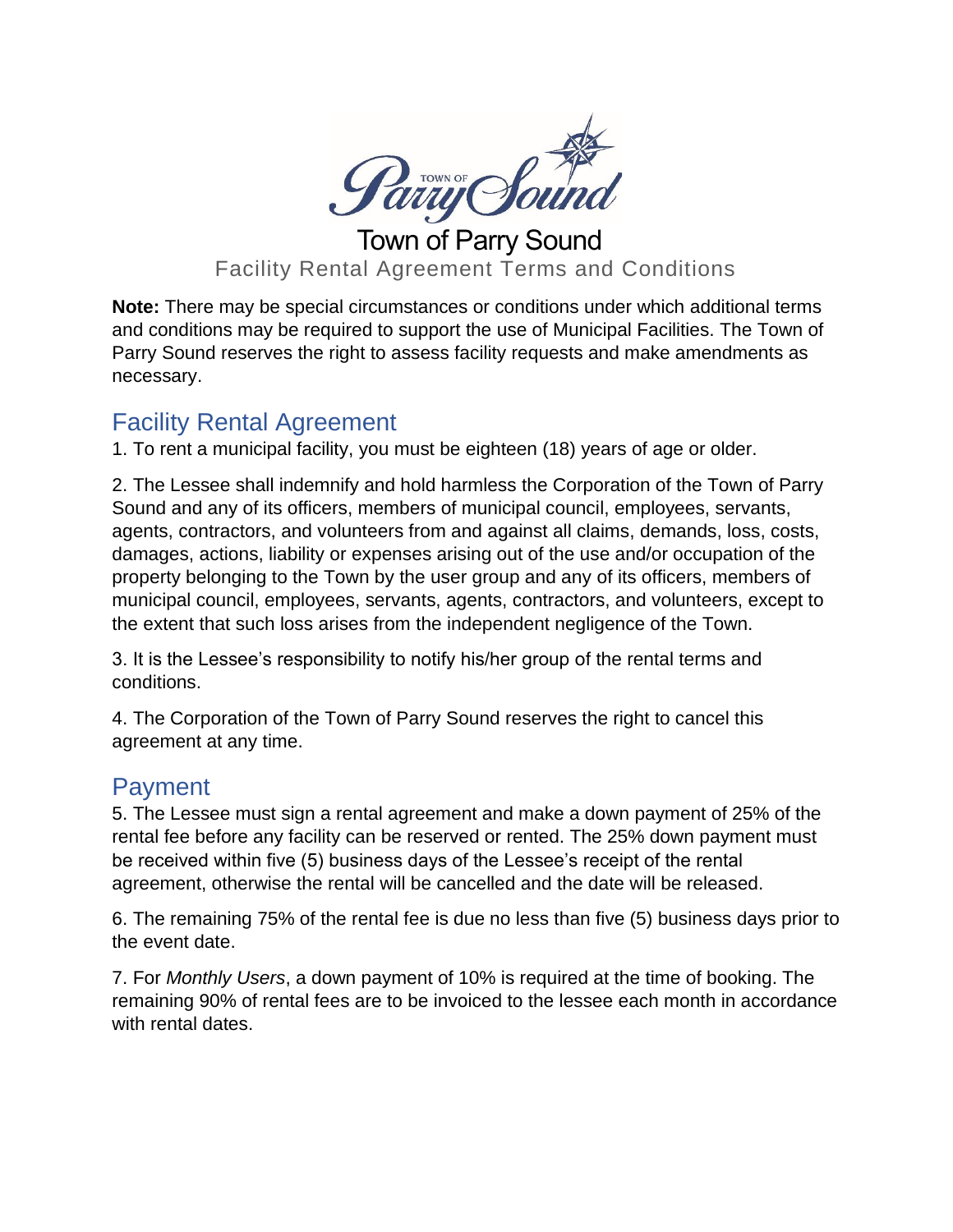## **Cancellations**

8. In the event of a cancellation, the Lessee must provide written notice to the Community Recreation Programs Coordinator no less than five (5) business days prior to the event date. No credit or refunds will apply to any cancellation within five (5) business days of the event date.

9. Any request to reschedule a facility rental for another date must be submitted in writing to the Community Recreation Programs Coordinator no less than five (5) business days prior to the originally scheduled event date. Rescheduling of events will be accommodated based on facility availability at no extra charge, however requests to reschedule facility bookings made within five (5) business days of the original event date will be considered a cancellation, and no credit or refund will apply.

10. Inclement weather or other unforeseen circumstances may force Town Staff to close the Bobby Orr Community Centre to the public. In the event a facility closure prohibits a scheduled booking from taking place, the Lessee may reschedule the same event at no extra charge, pending facility availability. When an event cannot be rescheduled, a credit will be applied to the Lessee's next rental where applicable, or a full refund will be provided.

11. The Town of Parry Sound is not responsible for cancellations as a result of an Act of Nature (ex. bad weather); however, it will attempt to reschedule the event according to facility availability and without penalty if the Lessee so desires.

#### **Insurance**

12. Except where provided in *paragraph 20* of this document, the Lessee shall carry Insurance on an occurrence basis in the amount of no less than two million dollars (\$2,000,000) per occurrence and shall name "The Town of Parry Sound" as additional insured with a cross liability clause. Proof of this insurance is required with final payment of rental.

13. The Town of Parry Sound holds a corporate insurance policy for municipal facilities and may extend this coverage to private Lessees for an additional fee. Please contact the Town for more information.

## Facility Conditions and Damage

14. All facilities must be left in the same condition as prior to the event. Clean up is the responsibility of the Lessee.

15. Confetti and/or glitter are not permitted on the grounds or in the facilities.

16. The Lessee may be subject to additional charges should the facility or equipment be damaged in any way and/or additional clean-up required as a result of the rental. The Lessee shall be responsible for all related charges including a \$50 (plus applicable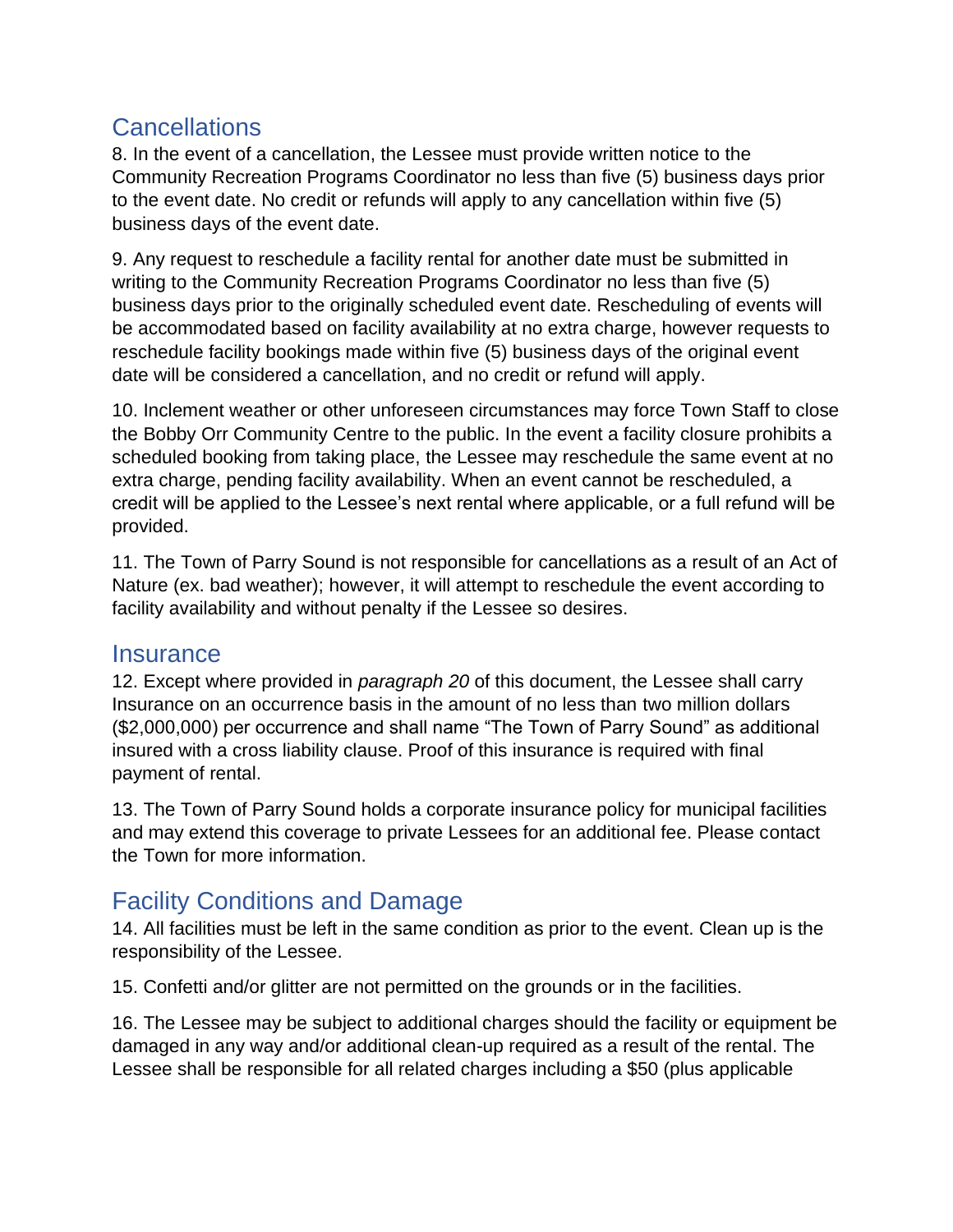taxes) administration fee. Charges may include but are not limited to staff time required to return the facility to its original state.

# Alcohol Service

17. The Lessee must adhere to all components of the *Municipal Alcohol Policy*.

18. A *Special Occasions Permit* must be obtained if alcoholic beverages are to be served at any event held in a public facility. It is the responsibility of the Lessee to obtain this permit. A copy of the Special Occasions Permit shall be provided to the Town with final payment of rental.

19. Alcohol is not permitted in any area of the main floor of the Bobby Orr Community Centre, including stands and dressing rooms.

20. For all events involving alcohol service under a *Special Occasions Permit*, the Lessee shall carry Party Alcohol Liability Insurance on an occurrence basis in the amount of no less than five million dollars (\$5,000,000) per occurrence and shall name "The Town of Parry Sound" as additional insured with a cross liability clause. Proof of this insurance is required with final payment of rental.

21. For private rentals, insurance may be available for purchase through the Town. Please contact the Town for more information.

22. The Lessee is responsible for providing trained servers as bartenders for alcohol related events and shall provide the name of the bartender(s) as well as proof of certification with final payment of rental.

23. The Lessee must supply own liquor supplies and hire own bartenders. All liquor, beer, and wine must be removed from the facility immediately after the event.

**Note: Under Ontario Regulation 364/20, under the Reopening Ontario (A flexible Response to COVID-19), Act, 2020, alcohol service is restricted in an effort to reduce the risk of virus transmission. O. Reg 364/20 provisions supersede these terms and conditions and where contradiction occurs, O. Reg 364/20 will govern the Lessee.**

## Food Service

24. Any function that involves preparing and/or providing food and/or beverages to the obtain North Bay Parry Sound District Health Unit approval and must adhere to all Health Unit requirements with respect to but not limited to food preparation, public, regardless of whether or not it is free or a fee charged, the Lessee is responsible to storage and handling.

**Note: Under Ontario Regulation 364/20, under the Reopening Ontario (A flexible Response to COVID-19), Act, 2020, food service and preparation is restricted in an effort to reduce the risk of virus transmission. O. Reg 364/20 provisions**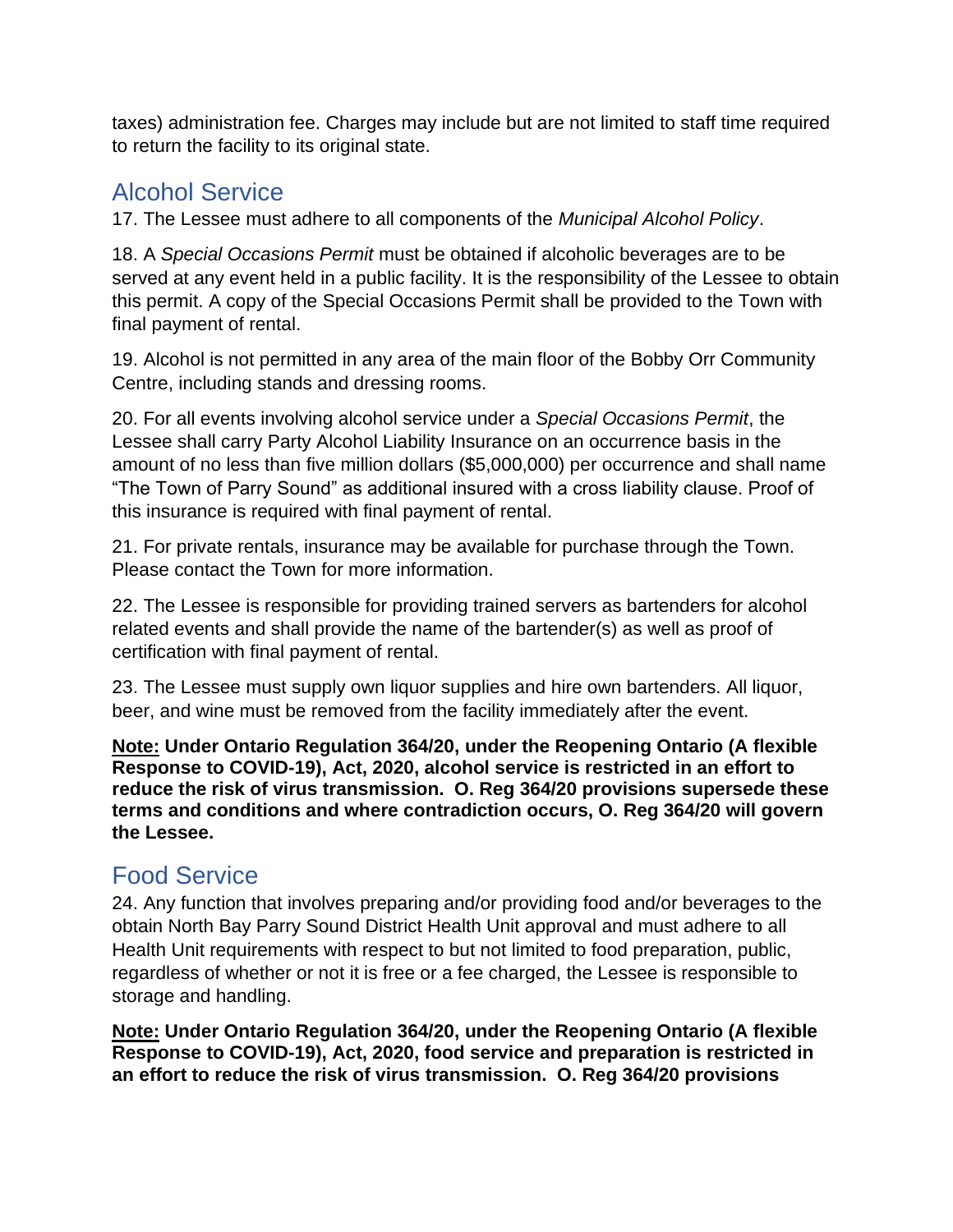**supersede these terms and conditions and where contradiction occurs, O. Reg 364/20 will govern the Lessee.**

## Facility Rules

25. For rental of the Bobby Orr Community Centre:

a) No equipment is to be removed from the premises (Cutlery, dishes, etc.).

b) A requested room setup of tables and chairs is to be submitted by the Lessee to the Manager of Parks and Recreation no later than 48 hours prior to the time of the room booking. Setup of tables and chairs will be the responsibility of Town staff.

c) Chairs and tables are not to be put away. Town staff will put away chairs and tables after the event. Chairs are not to be removed from the hall for use on the arena ice surface. If additional chairs or tables are required, it is the responsibility of the Lessee to supply them.

d) The following time schedule shall be used for closing:

- o **12:30 AM**  Ticket sales at bar to cease
- o **1:00 AM**  Bar area closed
- o **1:30 AM**  Guests must leave

o **2:00 AM** – Premises are to be vacated; all evidence of alcohol consumption removed.

o For additional time, an extra charge of \$10.00 plus HST per quarter hour will be charged.

e) Nails, screws, bolts, tape, stick tack or any similar fastenings must not be used to affix decorations to the walls, floors, or ceiling.

f) Candles and open flames are prohibited.

g) Whereas under the *Smoke Free Ontario Act, 2017*, the Bobby Orr Community Centre is a designated community recreational facility, absolutely no smoking or vaping is permitted within 20 metres of its grounds.

h) Use of external kitchen equipment such as but not limited to electric frying pans, kettles, deep fryers, etc. are not permitted.

i) The Lessee must adhere to limitations of facility capacities (Auditorium Capacity 350 people; Combined Meeting Room Capacity 150; Private Meeting Room 50 Capacity; Entire Facility 1195 Capacity).

**Note: Under Ontario Regulation 364/20, under the Reopening Ontario (A flexible Response to COVID-19), Act, 2020, gathering limits are restricted**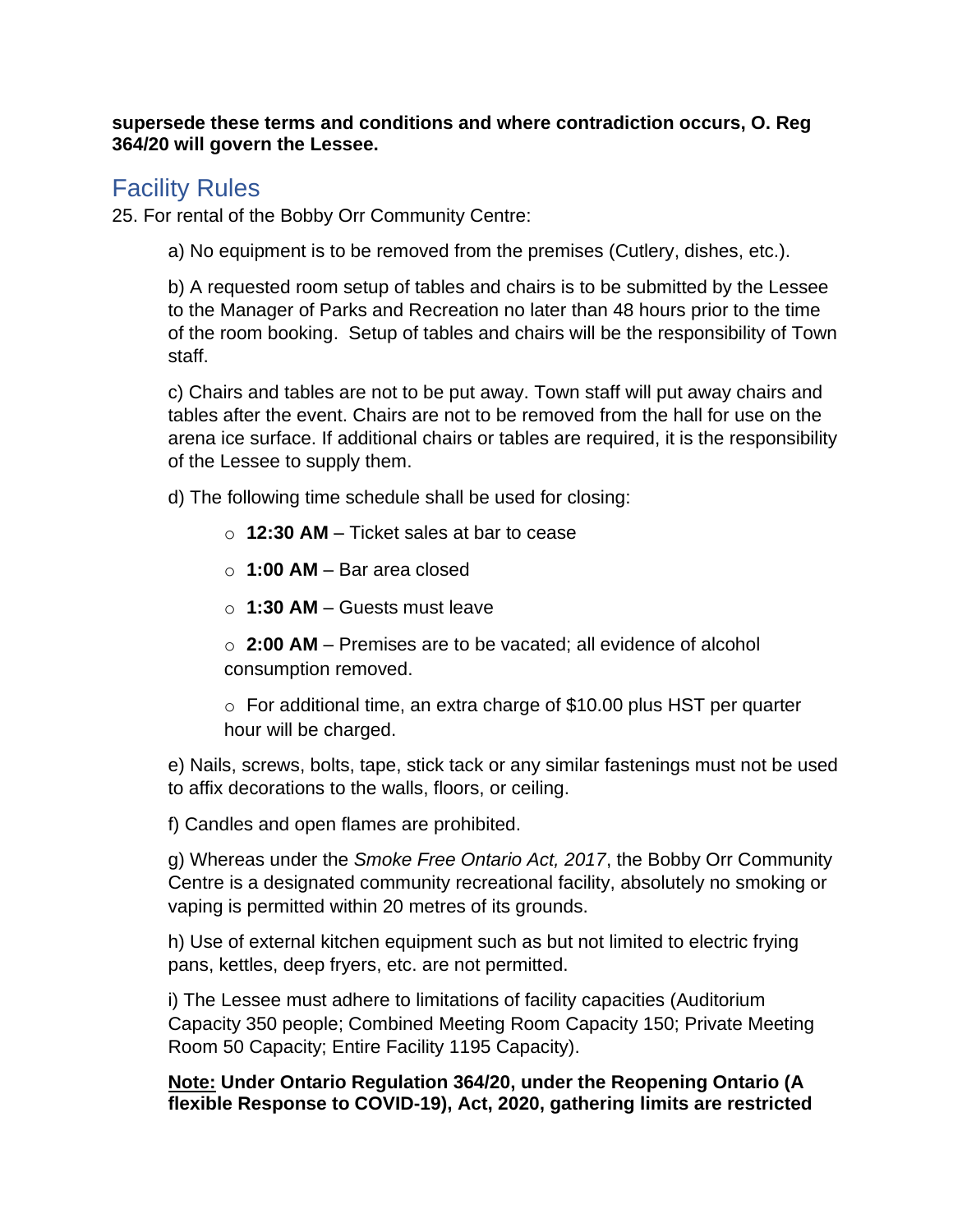**and may be less than the numbers provided above. The Town of Parry Sound is obligated to impose the gathering limits as legislated by the Province of Ontario at the time of the contracted room rental.**

j) The Lessee is to provide all of the following which may be considered necessary for the event: plastic liquor cups, plastic beer cups, plastic wine glasses, cash box, napkins, paper plates, sugar, stir sticks, milk, tea, coffee, plastic wrap, tinfoil, etc.

## Lottery and Gambling

26. No lottery schemes or gambling activity is permitted on the premises without a lottery license as provided in Section 206 and 207 of the Criminal Code of Canada. This includes but is not limited to: Casino type events such as roulette wheels, wheels of fortune, etc., as well as raffles, Nevadas (Break Open Tickets), or Bingo type events. Please contact the municipal lottery licensing authority at (705) 746-2101 for further information or visit www.agco.on.ca.

## Parking

27. Overnight parking is not permitted at the Bobby Orr Community Centre, except in areas designated by signage.

28. For parking regulations in the downtown and at the Bobby Orr Community Centre, please see the map attached to this document as *Figure 1*.

Failure to comply with the above Terms and Conditions may result in the cancellation of this agreement.

## **Definitions**

*Town* – Refers to the Corporation of the Town of Parry Sound

*Lessee –* The individual (who may be representing a group or organization) who wishes to enter into an agreement with the Town of Parry Sound pertaining to a facility rental.

*Monthly User* – A lessee who books multiple dates at one time for an event that recurs more than once over the span of several months.

*Municipal Alcohol Policy* – A policy which manages the use of alcohol in all facilities owned and operated by the municipality in a manner that ensures the health and safety of all participants and the protection of facilities. If you have not received a copy of this policy, please contact the Recreation Programs Coordinator.

*Special Occasions Permit* – A permit that allows for the sale and service of alcohol on special occasions, such as cash bars at weddings or private receptions, as well as larger scale events that are open to the public, such as charity fundraisers. This is required any time alcohol is offered for sale or served anywhere other than in a licensed establishment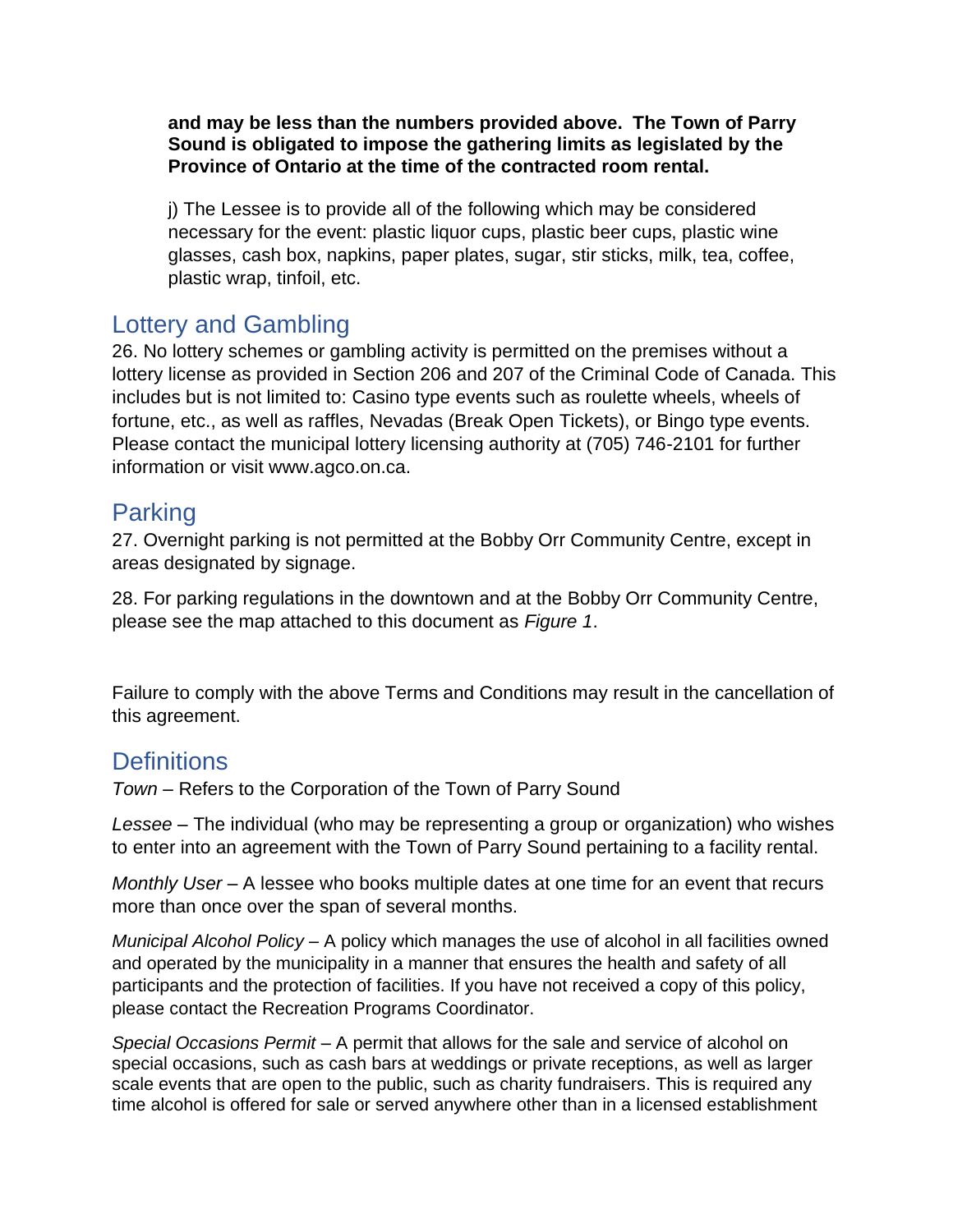(such as a bar or restaurant) or a private place (such as a private office or home). Permits are available for purchase at the LCBO.